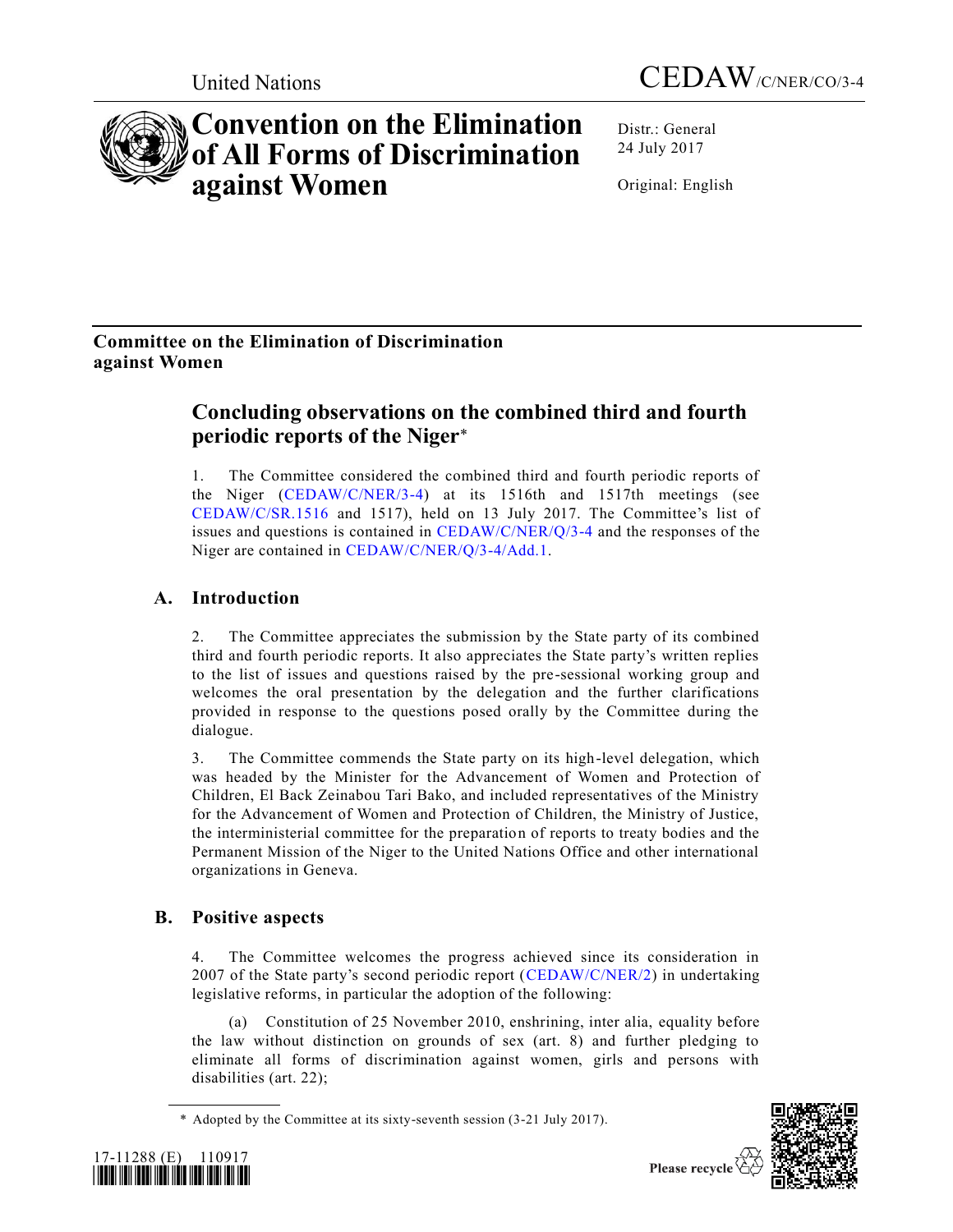(b) Act No. 2014-60 of 5 November 2014 relating to the Nationality Code, allowing women to transfer citizenship through marriage and introducing the possibility of dual citizenship;

(c) Act No. 2014-64 of 5 November 2014 amending the Quota Act (No. 2000-008 of 7 June 2000) to raise, from 10 to 15 per cent, the quota for both sexes in elected office;

(d) Act No. 2012-45 of 25 September 2012, amending the Labour Code by, inter alia, extending the list of prohibited grounds of discrimination, increasing the penalties for discrimination and prohibiting sexual harassment in the workplace;

(e) Order No. 2010-086/P/CSRD/MJ/DH of 16 December 2010 on combating trafficking in persons, as updated by Act No. 2015-36 of 26 May 2015 on prohibiting trafficking in migrants.

5. The Committee welcomes the State party's efforts to improve its institutional and policy framework aimed at accelerating the elimination of discrimination against women and promoting gender equality, such as the following:

(a) Establishment of the National Human Rights Commission through Act No. 2012-44 of 24 August 2012, in line with the principles relating to the status of national institutions for the promotion and protection of human rights (the Paris Principles), with the mandate to, inter alia, promote and protect women's rights;

(b) Establishment of the National Committee to Coordinate Action against Trafficking in Persons and the National Agency to Combat Trafficking in Persons by Decrees No. 2012-082/PRN/MJ and No. 2012-083/PRN/MJ, respectively, in 2012;

(c) Creation of the National Agency for Legal and Judicial Assistance, through Act No. 2011-42 of 14 December 2011, to provide legal assistance for persons in situations of vulnerability, including women in specific cases;

(d) Adoption of a national gender policy (2008) and related national action plan covering the period 2009-2018.

6. The Committee welcomes the fact that, in the period since the consideration of the previous report, the State party has ratified or acceded to the following international and regional instruments:

(a) International Convention for the Protection of All Persons from Enforced Disappearance, in 2015;

(b) Optional Protocol to the International Covenant on Economic, Social and Cultural Rights, in 2014;

(c) Optional Protocol to the Convention against Torture and Other Cruel, Inhuman or Degrading Treatment or Punishment, in 2014;

(d) 1954 Convention relating to the Status of Stateless Persons, in 2014;

(e) African Union Convention for the Protection and Assistance of Internally Displaced Persons in Africa, in 2012;

(f) Optional Protocol to the Convention on the Rights of the Child on the involvement of children in armed conflict, in 2012;

(g) International Convention on the Protection of the Rights of All Migrant Workers and Members of Their Families, in 2009;

(h) Convention on the Rights of Persons with Disabilities, in 2008.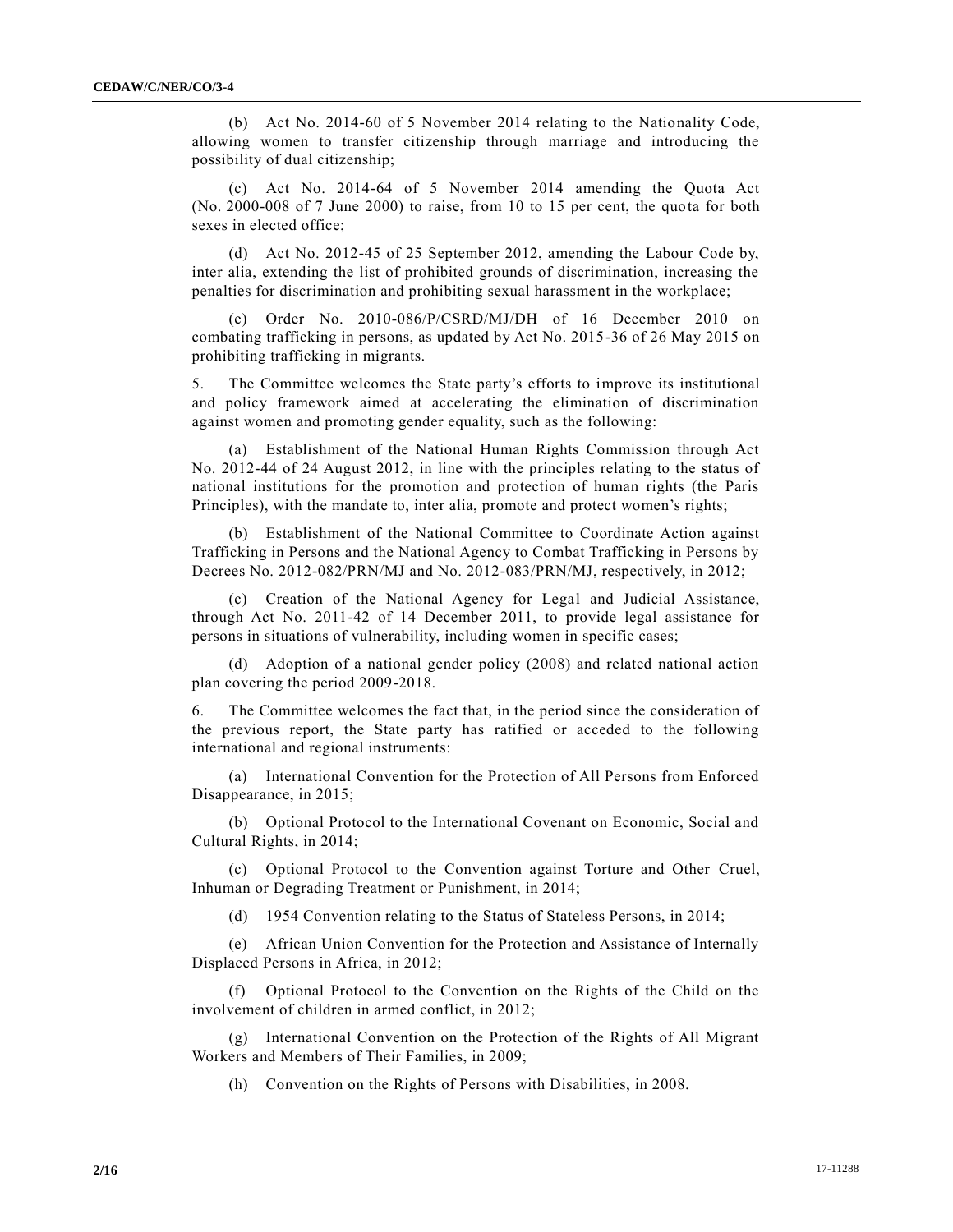# **C. Parliament**

7. **The Committee stresses the crucial role of the legislative power in ensuring the full implementation of the Convention (see the statement by the Committee on its relationship with parliamentarians, adopted at the forty-fifth session, in 2010). It invites the National Assembly, in line with its mandate, to take the necessary steps regarding the implementation of the present concluding observations between now and the next reporting period under the Convention.**

# **D. Principal areas of concern and recommendations**

#### **Withdrawal of reservations**

8. The Committee takes note of the State party's acceptance during its universal periodic review in 2014 of the recommendations to review its reservations to articles 2 (d) and (f), 5 (a), 15 (4) and 16 (c), (e) and (g) of the Convention and the establishment of a national committee to consider their withdrawal (see [A/HRC/32/5\)](https://undocs.org/A/HRC/32/5). The Committee is concerned that no time frame has been set for the completion of this review.

9. **Recalling its statement on reservations, adopted at its nineteenth session, in 1998, the Committee considers that the reservations to articles 2 and 16 are incompatible with the object and purpose of the Convention and that they are therefore impermissible and should be withdrawn. It reiterates that the withdrawal of the reservations, or the narrowing of their scope, is essential for the full implementation of the Convention in the State party and that neither traditional, religious or cultural practices nor incompatible national laws and policies can be invoked to justify reservations to the Convention. The Committee recommends that the State party:**

(a) **Expedite the review of all its reservations to the Convention, with a view to withdrawing them or narrowing their scope within an established time frame, in consultation with traditional leaders and women's civil society groups. In this context, it recommends that the State party take into consideration the experiences of other Muslim countries that have withdrawn reservations to the Convention;**

(b) **Seek and utilize technical support from development partners, as appropriate, in addressing national constraints to the full adoption and implementation of the Convention without reservations.**

#### **Women and peace and security**

10. The Committee notes that recent terrorist attacks have resulted in major population displacement, with an estimated 242,000 persons, comprising asylum seekers, refugees, returnees and internally displaced persons, in the Diffa region alone. The Committee commends the State party for the adoption of Act No. 2015 - 36 of 26 May 2015, on prohibiting trafficking in migrants, and its open border and reception policy for refugees. Nevertheless, it is concerned that:

(a) No strategic policy or legislative response exists to address the extremely precarious conditions of displaced women and girls in the State party, not least in the Lake Chad region;

(b) Displaced women and girls are at risk of sexual and gender-based violence, as well as child marriage, forced marriage, trafficking in persons, forced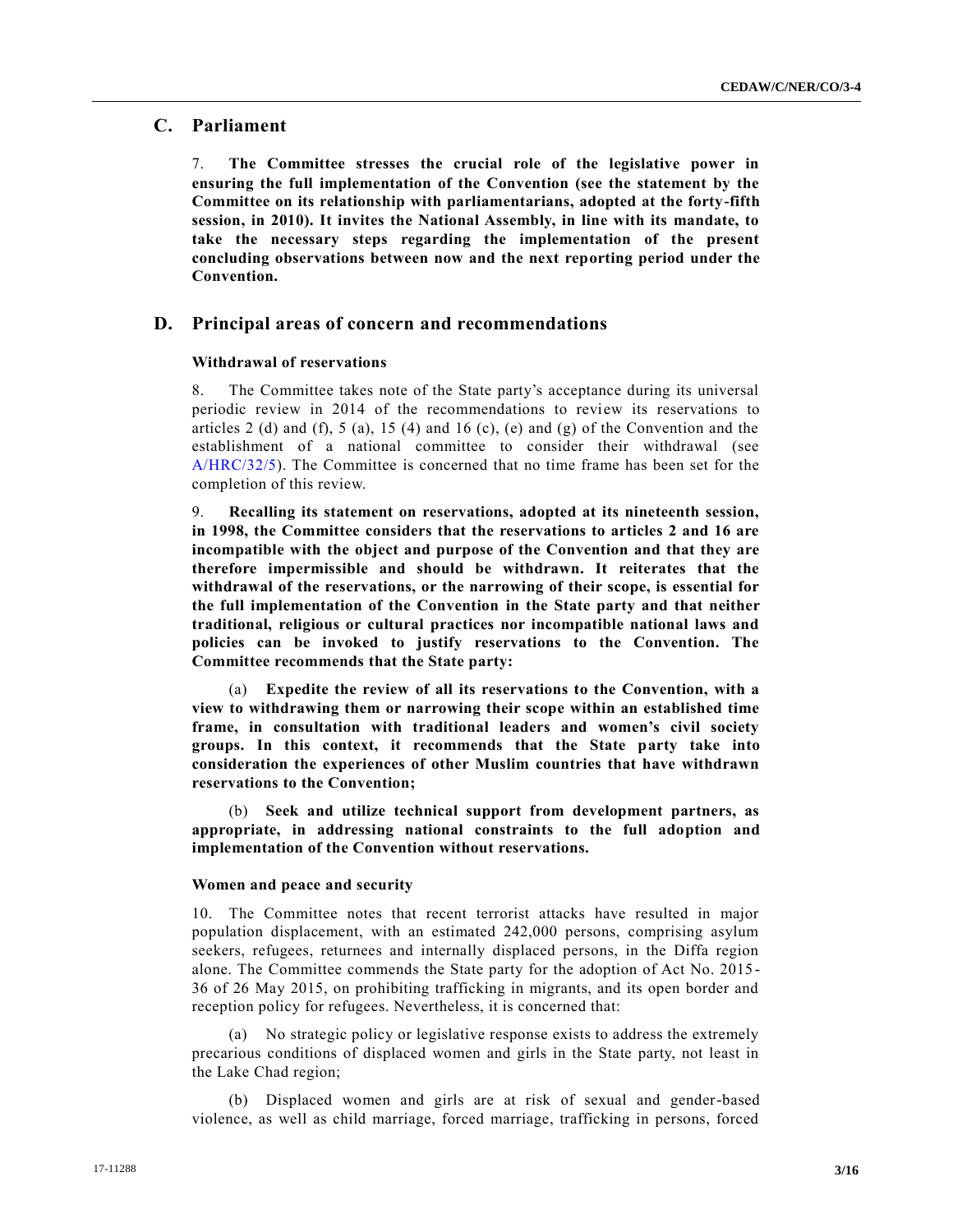prostitution and abduction by terrorist groups for use in suicide bombings and sexual slavery;

(c) No independent mechanism exists with a mandate to investigate all allegations of gender-based violence and other rights violations against women and girls by security forces and terrorist groups.

11. **The Committee recommends, in line with its general recommendations No. 30 (2013) on women in conflict prevention, conflict and post-conflict situations and No. 32 (2014) on the gender-related dimensions of refugee status, asylum, nationality and statelessness of women, that the State party:**

(a) **Expedite the adoption of a policy and legislative framework to guarantee the security of women and girls who are asylum seekers, refugees, returnees or displaced and ensure their access to food supplies, clean water and sanitation, shelter, health care and education, and facilitate their acquisition of identity documentation;**

(b) **Collect data on incidents of gender-based violence against women and girls, in particular sexual violence, and of child marriage, forced marriage, trafficking in persons, forced prostitution and abduction by terrorist groups in the State party;**

(c) **Establish a specialized mechanism to investigate allegations of human rights violations and acts of violence by security forces and terrorist groups, with particular attention to gender-based violence and other rights violations perpetrated against women and girls, bringing perpetrators to justice and ensuring compensation and rehabilitation for victims;**

(d) **Avail itself of the financial and technical assistance provided by international development partners to ensure the inclusion and participation of women at all stages of the peacemaking, stabilization and reconstruction process, in line with Security Council resolution [1325 \(2000\).](https://undocs.org/S/RES/1325(2000))**

#### **Constitutional framework and discriminatory laws**

12. The Committee welcomes the constitutional prohibition of discrimination based on sex (art. 8), the State party's pledge to eliminate all forms of discrimination against women (art. 22) and the guarantee that ratified int ernational treaties take precedence over national legislation (art. 171). Nevertheless, it notes with concern:

(a) That the definition of discrimination against women, which prohibits direct and indirect discrimination in accordance with article 1 of the Convention, is not being visibly implemented by the State party in practice;

(b) That Act No. 62-11 of 16 March 1962 and Act No. 2004-50 of 22 July 2004 give precedence to the application of customary law over civil law in most personal status matters, including marriage, divorce, direct descent, inheritance, settlement of assets and wills and in relation to property ownership, adversely affecting women and girls;

(c) No time frame is envisaged for repealing discriminatory legislation, including provisions in the Civil Code regulating, inter alia, the matrimonial home (art. 108), the status of head of household and paternal power (arts. 213 to 216), the legal capacity of a married women (arts. 506 and 507), remarriage (arts. 228 and 296), the exercise of guardianship over children (arts. 389 to 396 and 405) and the distribution of marital assets (art. 818);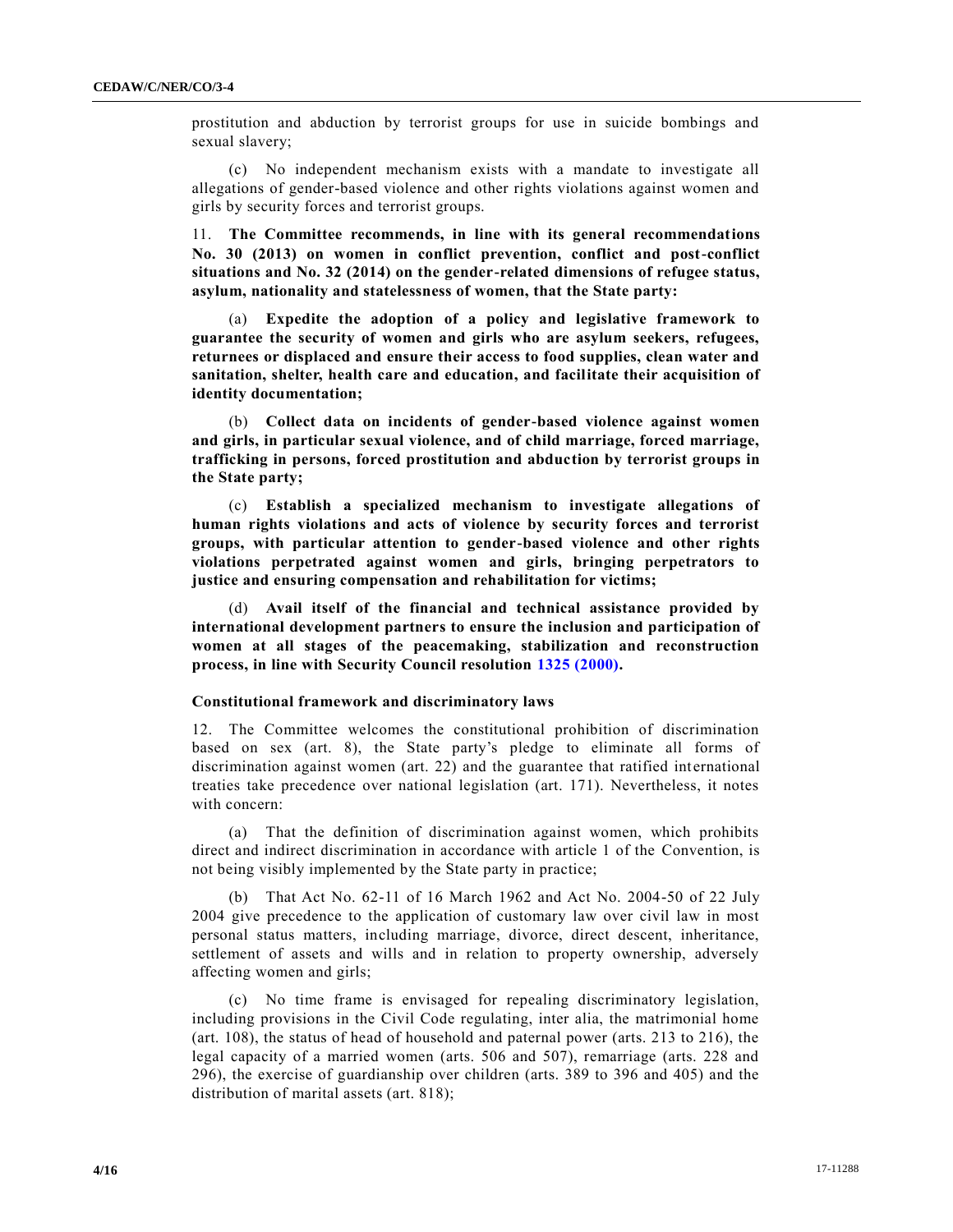(d) That the draft personal status code of 2010 was not adopted owing to the hostility of certain groups.

13. **With reference to its general recommendation No. 28 (2010) on the core obligations of States parties under article 2 of the Convention, the Committee recommends that the State party accord priority to its law reform process, taking into consideration the links between articles 1 and 2 of the Convention and Sustainable Development Goal 5.1, to end all forms of discrimination against all women and girls everywhere, within a set time frame, to:**

(a) **Reinforce the substantive equality of women in law and in practice by ensuring the application of a definition of discrimination against women that is in line with article 1 of the Convention, covering direct and indirect discrimination in both the public and private spheres and recognizing intersecting forms of discrimination;**

(b) **Harmonize statutory and customary laws with the provisions of the Convention and repeal all legislation that is incompatible with the principle of equality of women and men and the prohibition of sex-based discrimination;**

(c) **Initiate open and inclusive public debates regarding diversity of opinion and interpretation with regard to customary personal laws and practices and, with the participation of women's civil society organizations, raise awareness among parliamentarians, traditional leaders and the general public of the importance of comprehensive, consistent and coherent legal reform to achieve the substantive equality of women and men with a view to building consensus for the adoption of a non-discriminatory personal status code;**

(d) **Expedite the ratification of the Protocol to the African Charter on Human and Peoples' Rights on the Rights of Women in Africa.**

## **Access to justice**

14. The Committee notes the State party's declaration of free judicial assistance for all women in select court proceedings, including in family law matters. It also notes the capacity-building programmes for judges, lawyers and law enforcement professionals on the Convention, but regrets the lack of information on any cases in which the Convention has been invoked before the national courts. The Committee remains concerned about women's limited access to justice, primarily owing to:

(a) Judicial and legal aid services being concentrated in the capital;

(b) Women's low awareness of their rights and how to claim them, given the high poverty and illiteracy rates of women in the State party;

(c) The unavailability of legal assistance for women in customary law courts, where the majority of personal and family matters are decided;

(d) The lack of knowledge and sensitivity regarding women's rights on the part of State and customary law judges and law enforcement officials.

15. **With reference to its general recommendation No. 33 (2015) on women's access to justice, the Committee recalls the State party's obligation to ensure that women's rights are protected against violations by all components of plural justice systems. In the light of its previous recommendation [\(CEDAW/C/NER/CO/2,](https://undocs.org/CEDAW/C/NER/CO/2) para. 14), it recommends that the State party:**

(a) **Strengthen the State justice system, including by increasing its human, technical and financial resources, and increase the number and reach of judicial services and assistance in both State and customary justice systems**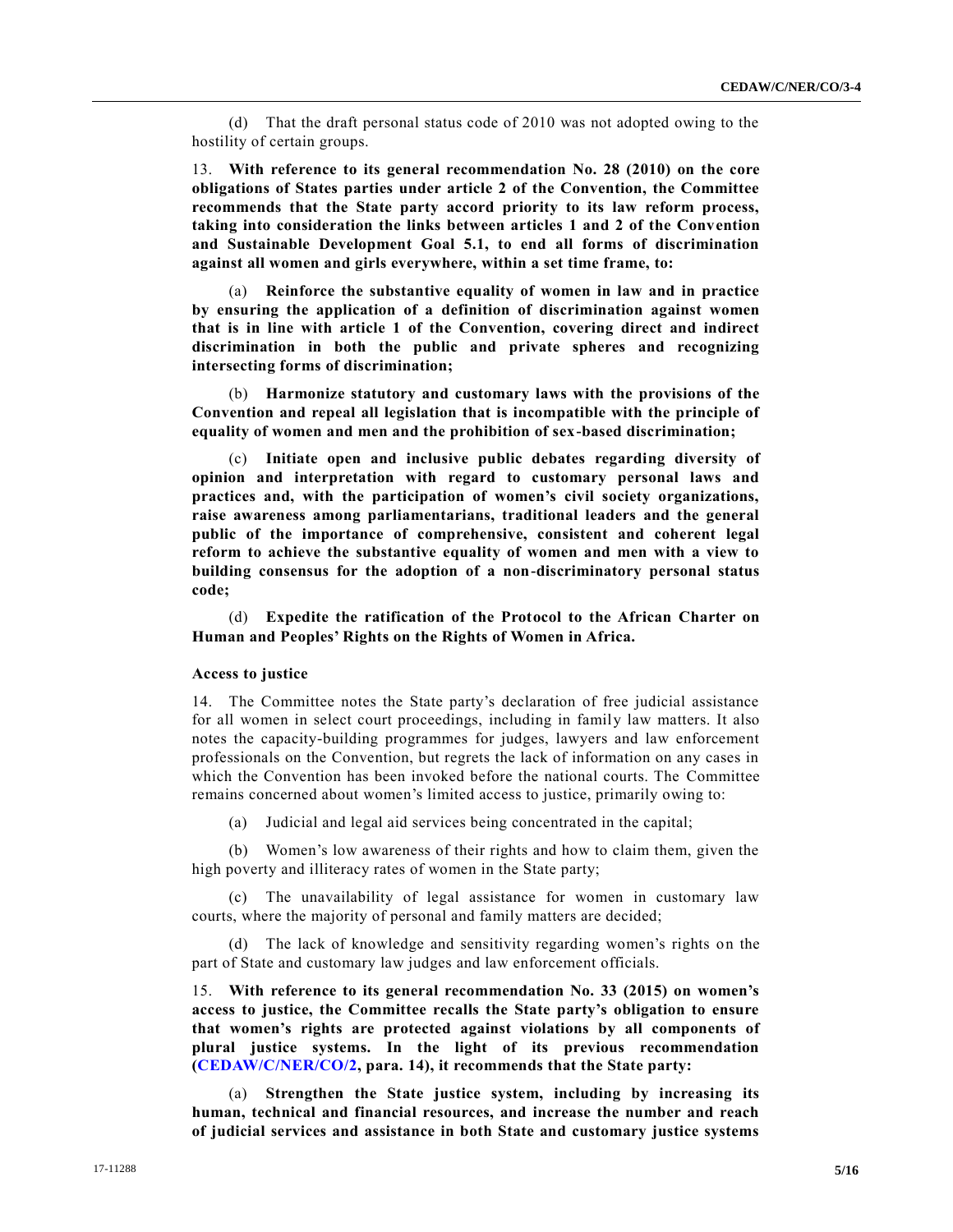**to ensure that women have effective access to justice throughout the territory of the State party;**

(b) **Enhance women's awareness of their rights and the means to claim them, including by strengthening cooperation with civil society organizations;**

(c) **Provide capacity-building on the Convention and women's rights for both State and customary law judges and lawyers to ensure that State and customary justice systems harmonize their practices with the Convention and to raise awareness of and eliminate the stereotyping and stigmatization faced by women claiming their rights.**

#### **National machinery for the advancement of women**

16. The Committee welcomes the establishment of the National Centre for the Advancement of Gender Equality, the placement of gender focal points in all ministries and the creation of a parliamentary network on gender. It is concerned, however, about the limited financial and human resources, as well as the scarce presence of similar mechanisms at the local level, and the difficulties faced in ensuring effective coordination between these entities and the Ministry for the Advancement of Women and Protection of Children to achieve gender mainstreaming throughout national and local government bodies.

17. **The Committee, recalling its general recommendation No. 6 (1988) on effective national machinery and publicity, in addition to the guidance provided in the Beijing Declaration and Platform for Action, in particular regarding the conditions necessary for the effective functioning of national machineries, recommends that the State party:**

(a) **Allocate the human, technical and financial resources necessary to the Ministry for the Advancement of Women and Protection of Children, the National Centre for the Advancement of Gender Equality and the ministerial gender focal points, in addition to similar mechanisms at the local level, to reinforce their mandates to coordinate, monitor and assess the impact of the implementation of public policies and national action plans for the advancement of women;**

(b) **Undertake an impact assessment of the national gender action plan (2009-2018) upon its expiration, so as to evaluate progress made towards gender equality and to develop, in consultation with women's civil society organizations, a new strategy that clearly defines the competences of national and local authorities regarding its implementation and is supported by a comprehensive data collection and monitoring system.**

#### **Temporary special measures**

18. The Committee is concerned that temporary special measures are not sufficiently applied as a necessary strategy to accelerate the achievement of substantive equality of women and men in other areas covered by the Convention, in particular employment, education and health, and in relation to rural women.

19. **In line with article 4 (1) of the Convention and the Committee's general recommendation No. 25 (2004) on temporary special measures, the Committee recommends that the State party:**

(a) **Raise awareness among parliamentarians, government officials, employers and the general public about the necessity of temporary special measures;**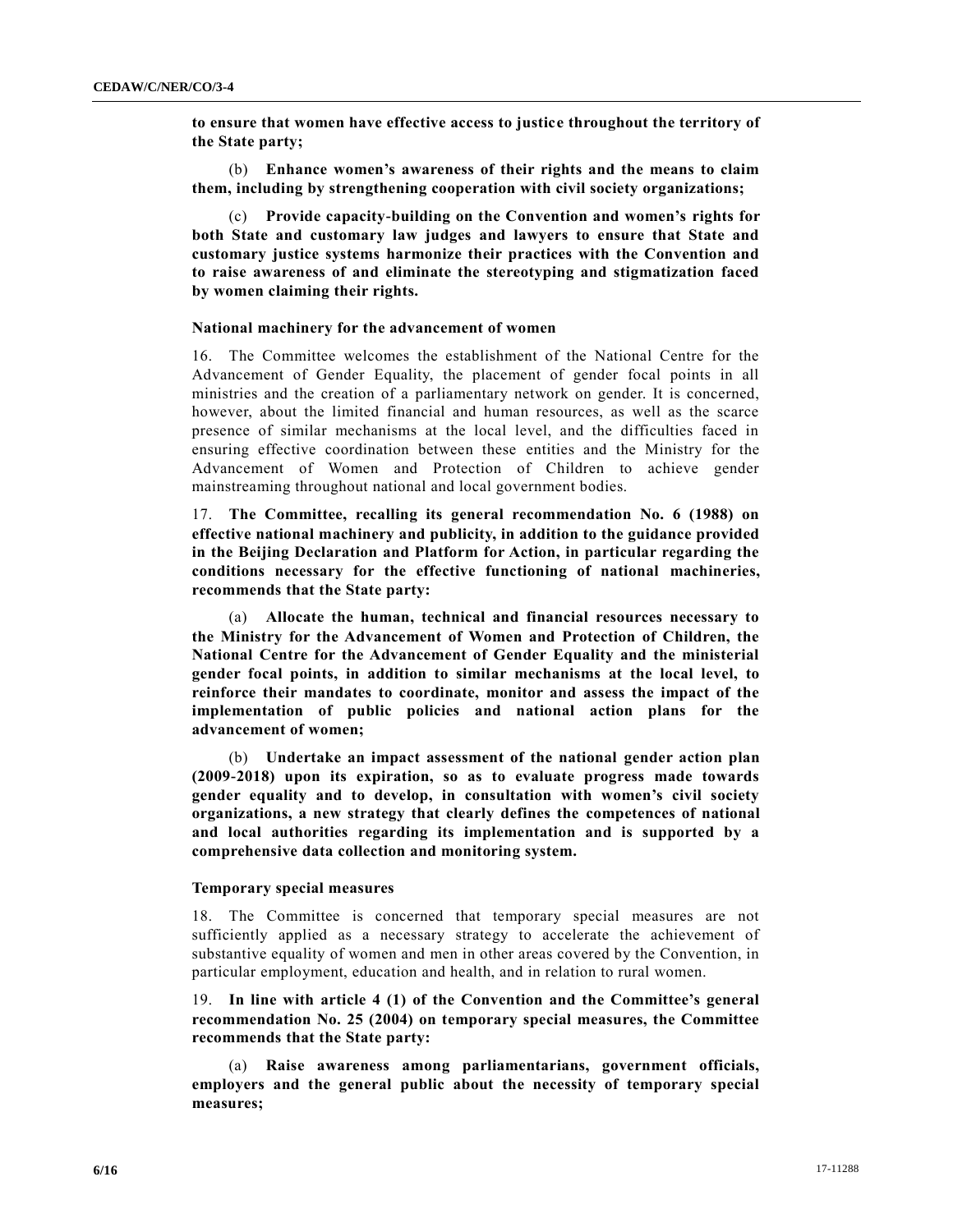(b) **Set time-bound targets and allocate sufficient resources for the implementation of temporary special measures, including quotas and other proactive measures, accompanied by legal measures for non-compliance, aimed at achieving the substantive equality of women and men in all areas covered by the Convention in which women are underrepresented or disadvantaged;**

(c) **Take into account recent initiatives in other States in the region to develop and introduce temporary special measures.**

# **Stereotypes and harmful practices**

20. The Committee recognizes the diversity of cultures and traditions in the State party. It is concerned, however, that insufficient action has been taken by the State party to implement the Committee's previous recommendation [\(CEDAW/C/NER/CO/2,](https://undocs.org/CEDAW/C/NER/CO/2) para. 18) to develop a national strategy, including clear goals and timetables, to modify or eliminate discriminatory stereotypes and practices that are harmful to and discriminate against women and to establish monitoring mechanisms to regularly assess the progress achieved. The Committee remains concerned in particular that the practice of *wahaya*, characterized as a form of slavery, including sexual slavery, and female genital mutilation persists in the State party. It notes with concern the low number of prosecutions under the Criminal Code provisions prohibiting slavery (arts. 270.1-270.3) to criminalize perpetrators of *wahaya* and the low conviction rates in cases of female genital mutilation.

21. **The Committee, in line with Sustainable Development Goal 5.3, on the elimination of all harmful practices, such as child marriage and forced marriage and female genital mutilation, recommends that the State party:**

(a) **Specifically criminalize the practice of** *wahaya***, with the same penalties as other forms of slavery;**

(b) **Ensure that articles 232.1-232.3 of the Criminal Code prohibiting female genital mutilation are strictly enforced;**

(c) **Provide training for judges, prosecutors and police and other law enforcement officers on the strict application of these sanctions to ensure that perpetrators and practitioners of these harmful practices are effectively investigated, prosecuted and punished and that victims are provided with assistance and rehabilitation;**

(d) **Develop and allocate sufficient resources for the implementation of a national plan of action to combat harmful practices, providing for strategic media campaigns and educational programmes to raise awareness among traditional and religious leaders, health-care and social workers and the general public about the negative impact of the practices on women and girls.**

#### **Sexual and gender-based violence against women**

22. The Committee notes the development of a national strategy to prevent and respond to gender-based violence and the delegation's assurance during the constructive dialogue of the planned construction of 140 safe centres in each region of the State party. It remains concerned, however, that gender-based violence against women and girls, including sexual and domestic violence, appears to be socially legitimized and accompanied by a culture of silence and impunity and that victims have limited means of assistance, protection or redress. It is further concerned that marital rape is not specifically criminalized and that no definition of statutory rape exists in the State party's legislation owing to the absence of a legal minimum age of sexual consent.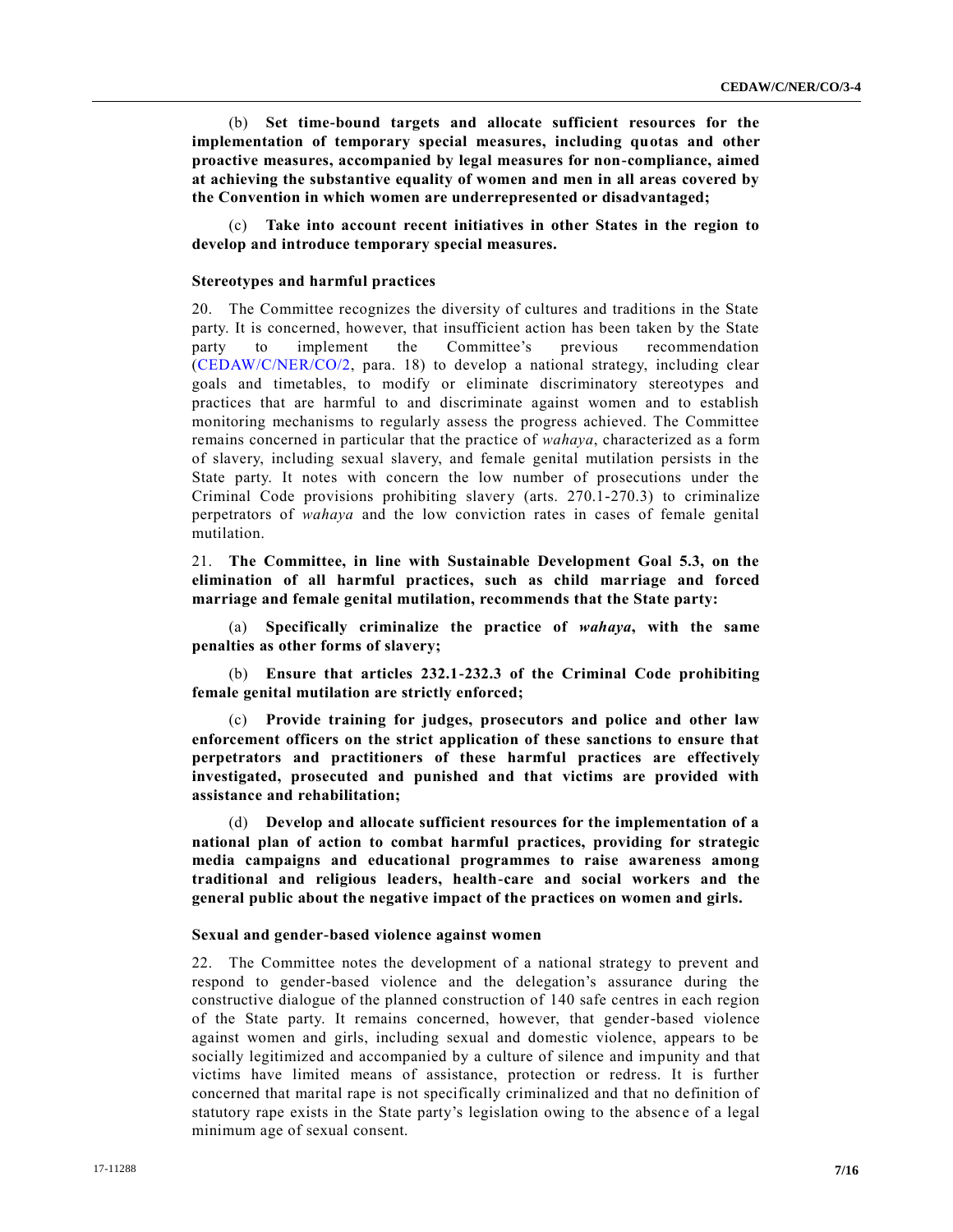23. **The Committee, recalling its general recommendation No. 35 (2017) on gender-based violence against women, updating general recommendation No. 19, recommends that the State party:**

(a) **Enact legislation to specifically define and criminalize sexual violence against women, including statutory and marital rape, and strengthen the protection of victims and the prosecution and punishment of perpetrators;**

(b) **Ensure that victims are destigmatized and encouraged to report incidents of gender-based violence, including by providing capacity-building programmes for judges, prosecutors, police officers, law enforcement personnel, legal practitioners and traditional leaders on how to investigate such cases in a gender-sensitive manner;**

(c) **Ensure that allegations of gender-based violence against women, including domestic violence, are effectively investigated and perpetrators prosecuted and adequately punished and that victims have access to appropriate redress, including compensation;**

(d) **Increase the number of shelters, especially in rural areas, and provide medical treatment, psychosocial rehabilitation and reintegration programmes, as well as legal assistance, to victims of gender-based violence;**

(e) **Systematically collect and analyse data on all forms of gender-based violence against women, disaggregated by age, region and relationship between the victim and the perpetrator, as well as on the number of protection orders issued, the number of prosecutions conducted and the sentences imposed on perpetrators.**

#### **Trafficking and exploitation of prostitution**

24. The Committee welcomes the enhanced legal and institutional framework of the State party to combat trafficking in persons, including the establishment of the National Committee to Coordinate Action against Trafficking in Persons and the National Agency to Combat Trafficking in Persons, respectively, and the associated action plan (2014-2018). The Committee notes with concern that the State party remains a country of origin, transit and destination for trafficking and that victims are vulnerable to sexual exploitation, forced marriage and forced labour. It also notes with concern the low prosecution and conviction rates in cases of trafficking in women and girls and the lack of adequate mechanisms to identify victims of trafficking and to refer them to appropriate services such as systematic rehabilitation and reintegration services, including counselling, medical treatment, psychological support and redress, including compensation.

25. **The Committee draws attention to Sustainable Development Goal 5.2, to eliminate all forms of violence against all women and girls in the public and private spheres, including trafficking and sexual and other types of exploitation, and recommends that the State party:**

(a) **Finalize and adopt the draft decrees on the organization, allocation and functioning of special compensation for victims of and witnesses to trafficking and on the creation of a shelter for victims and witnesses;**

(b) **Investigate, prosecute and adequately punish perpetrators of trafficking in persons, including migrants, and especially women and girls, and related crimes, ensuring that victims of trafficking and exploitation of prostitution are exempted from any liability and provided with adequate protection and redress;**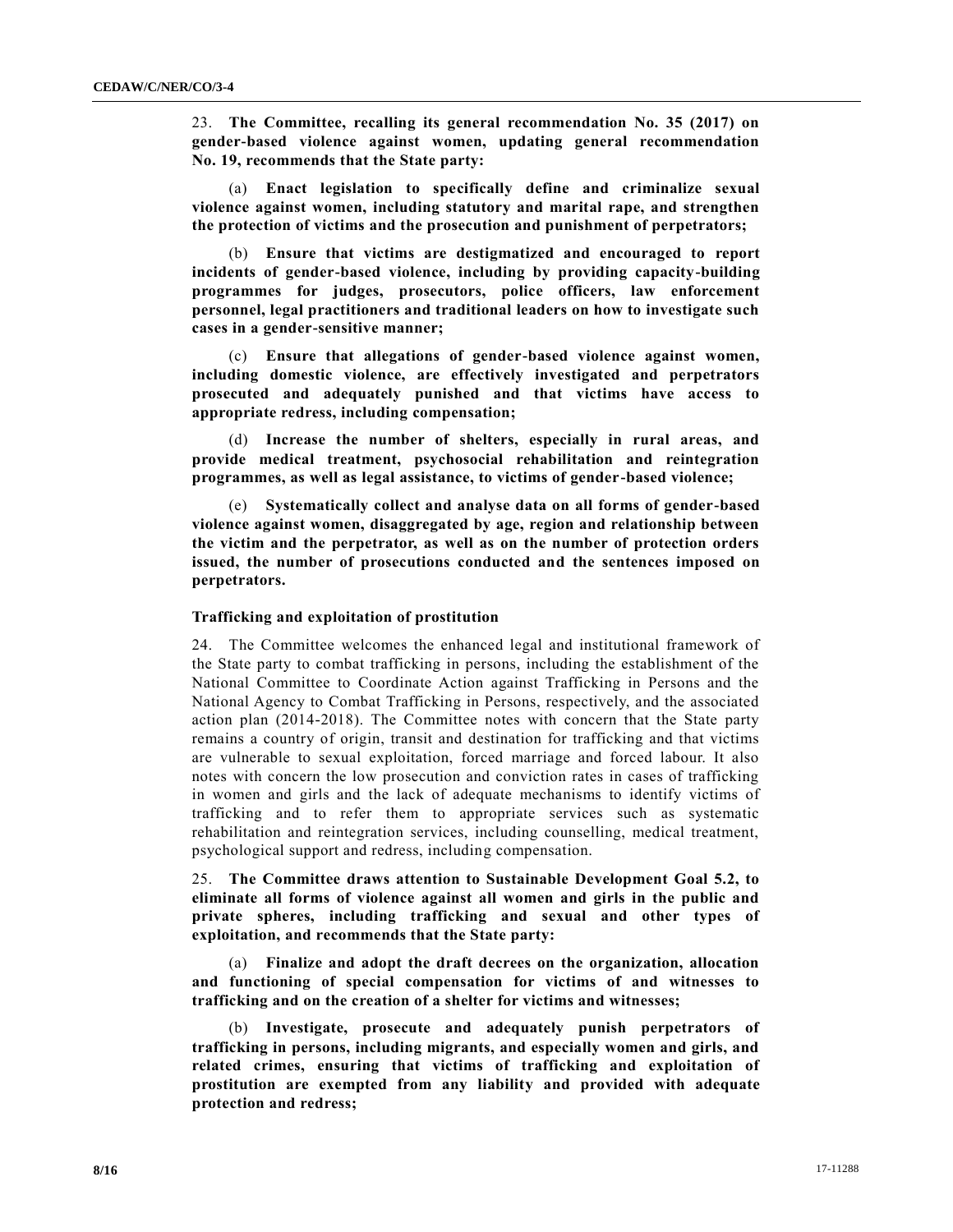(c) **Provide continuous mandatory capacity-building for law enforcement officers on the early identification of victims of trafficking and their referral to appropriate services, assistance and rehabilitation, and conduct nationwide education and awareness-raising campaigns about the risks and criminal nature of trafficking;**

(d) **Ensure that victims of trafficking have adequate access to health care and counselling, strengthen the human, technical and financial resources of social work centres and provide targeted training for social workers dealing with victims;**

(e) **Address the root causes of trafficking and exploitation of women and girls in prostitution by offering educational and alternative income opportunities to women who are at risk of being trafficked or exploited in prostitution, as well as exit programmes for women in prostitution;**

(f) **Systematically collect sex-disaggregated data on exploitation of prostitution and trafficking in women and girls, including on the number of investigations, prosecutions, convictions and the sentences imposed on perpetrators.**

#### **Participation in political and public life**

26. The Committee welcomes the State party's efforts in applying special measures with regard to women's political participation and representation in national government bodies through the Quota Act (No. 2000-008) (amended in 2014), raising the quota for both sexes in elected office from 10 to 15 per cent. It is concerned, however, about the weak implementation of the Act, women's low representation in the parliament (16 per cent) and as regional, municipal and town councillors (12 per cent) and the absence of women governors or prefects. Despite the Act requiring a minimum of 25 per cent of either sex in high-ranking government posts, the Committee notes that only 19 per cent of ministers are women and that women are underrepresented in decision-making posts in the public service. It further notes with concern that women are excluded from full participation in traditional political functions.

27. **In line with its general recommendation No. 23 (1997) on women in political and public life, the Committee recommends that the State party:**

(a) **Effectively enforce the Quota Act, including through the imposition of sanctions in the case of non-compliance;**

(b) **Accord priority to the promotion of women's participation in local government, including as governors, prefects and mayors and in chieftainship positions, and, to that effect, repeal discriminatory provisions in Act No. 2008-22 of 23 June 2008 amending and supplementing Ordinance No. 93-28 of 30 March 1993 on the status of traditional chieftainship;**

(c) **Allocate adequate human, technical and financial resources to the Directorate for the Promotion of Female Leadership to enable it to carry out its mandate, including by implementing a comprehensive strategy to dismantle the barriers to women's participation in decision-making positions, with a particular focus on increasing the level of education attained by women;**

(d) **Raise awareness among politicians, the media, traditional leaders and the general public that the full, equal, free and democratic participation of women on an equal basis with men in political and public life is a requirement for the effective implementation of the Convention and the political stability and economic development of the country.**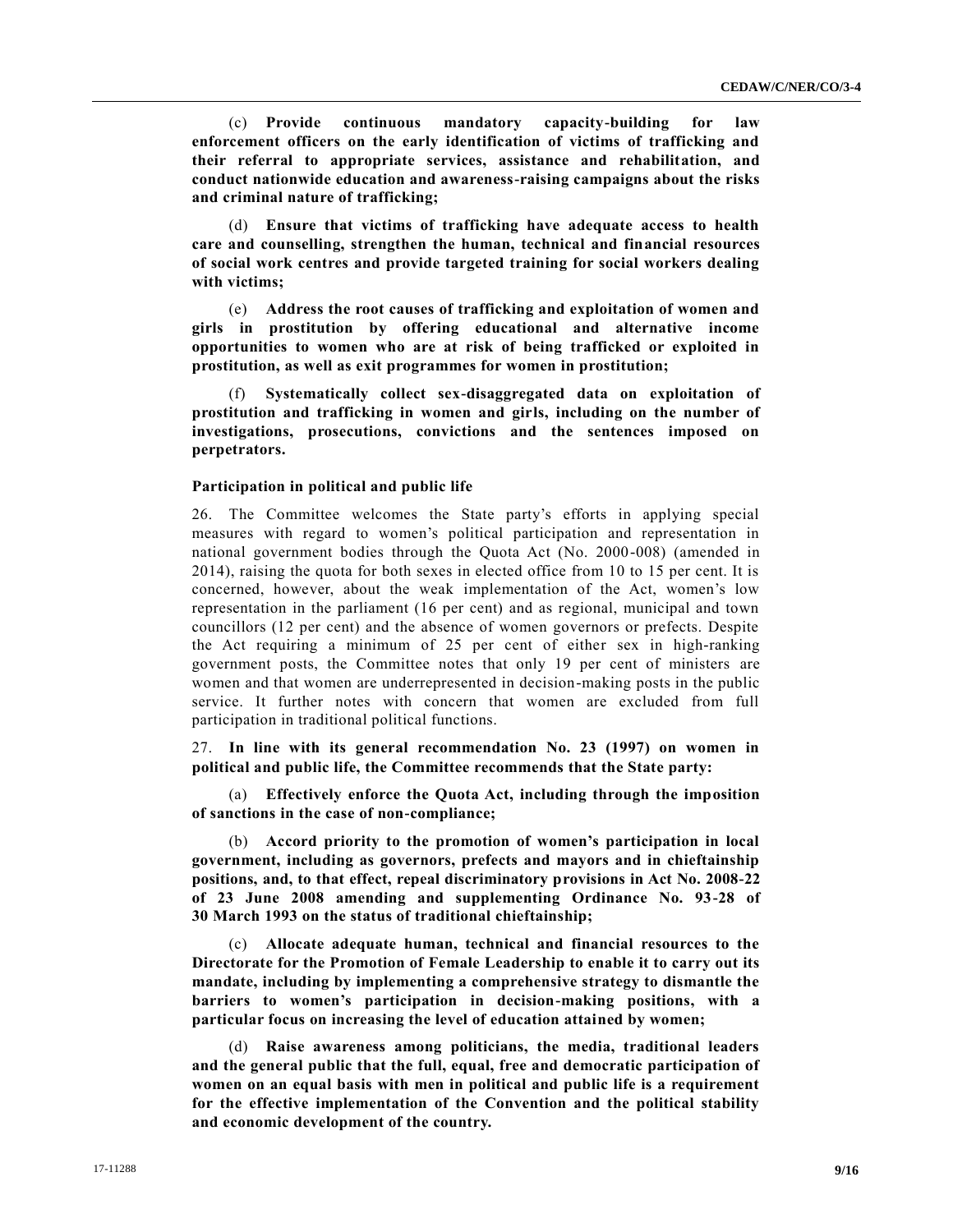#### **Education**

28. The Committee welcomes the declaration of the President on compulsory education until 16 years of age and the implementation of a national strategy on girls' education aimed at reaching parity by 2020. It is, however, concerned about:

(a) The disproportionately low school enrolment rates of girls, in particular those from rural areas (including the Diffa, Zinder, Tillabéri and Tahoua regions), nomadic populations, poor families, girls who are victims of slavery or descendants of slaves and girls with disabilities;

(b) Girls' extremely low completion and high repetition rates, in particular at the secondary level of education, owing to, inter alia, child marriage, early pregnancy, indirect school costs, the requirement to pay school fees at the secondary level, child labour and the preference for sending boys to school, resulting in a very low literacy rate (11 per cent) among women in the State party;

(c) The poor quality of education owing to insufficient investment in school infrastructure, teacher training, transportation to schools and school feeding programmes.

29. **The Committee, taking note of Sustainable Development Goal 4.5, to eliminate gender disparities in education, recommends that the State party:**

(a) **Dismantle discriminatory stereotypes and other barriers to girls' access to education by raising awareness, in particular among parents and traditional leaders, of the importance of education for women and girls and of the harmful effects of child marriage;**

(b) **Ensure the re-entry into school of young mothers, including through the repeal of Decision No. 65/MEN/DEST/EX of 10 July 1978, which temporarily excludes girls who become pregnant from school and definitively excludes them when they marry;**

(c) **Include mandatory age-appropriate and scientifically accurate education on sexual and reproductive health and rights in school curricula, aimed at both girls and boys, inter alia, to reduce pregnancy-related dropout;**

(d) **Allocate adequate funding to provide free education beyond the first six years of schooling until at least the completion of secondary school, eliminate indirect costs of schooling, improve the quality of teaching and school infrastructure and enhance the provision of school feeding programmes and appropriate sanitary facilities for girls;**

(e) **Further promote access by women and girls to tertiary education, including through advocacy and the provision of scholarships, and strengthen adult literacy programmes, especially in rural areas.**

#### **Employment**

30. The Committee notes the constitutional guarantee of non-discrimination in employment (art. 33), as reinforced in the Labour Code (2012). Nevertheless, it notes with concern that:

(a) Very few women (3 per cent in 2012) are employed in the formal sector and covered by social protection and that women are concentrated in low-paid domestic work, where they are often exploited, exposed to precarious working conditions and subject to abuse by their employers;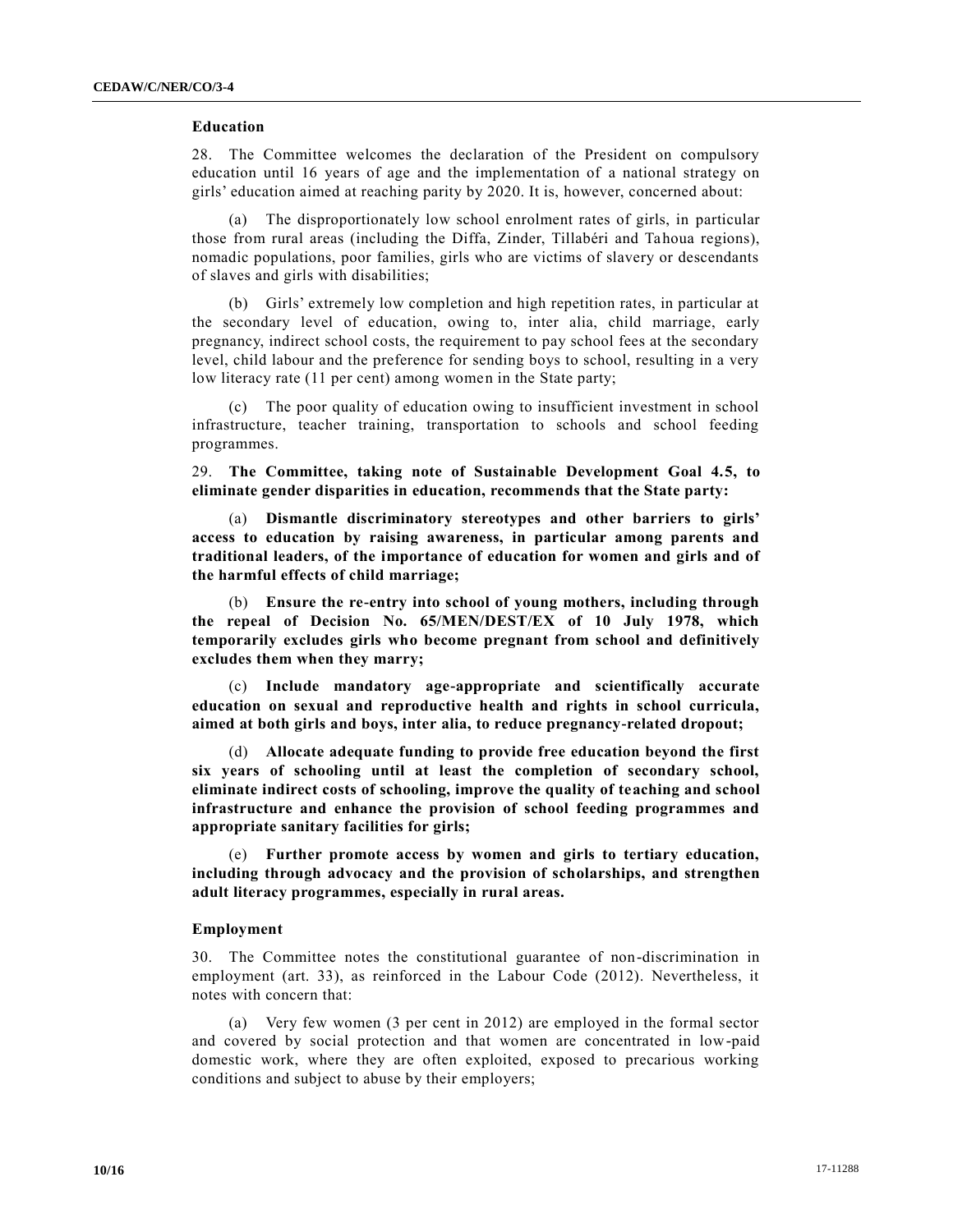(b) The prohibition of sexual harassment in the workplace in the Labour Code is limited to individuals exercising authority and does not include co -workers and that there is limited knowledge about the remedies available to victims;

(c) Article 109 of the Labour Code, on the protection of maternity, may be interpreted in an overly broad manner in order to prohibit women from exercising certain professions based on discriminatory stereotypes.

#### 31. **The Committee recommends that the State party:**

(a) **Improve women's access to the formal labour market through measures, including temporary special measures, in line with article 4 (1) of the Convention and the Committee's general recommendation No. 25, such as creating incentives for both public and private sector employers to recruit women, introducing flexible work arrangements and strengthening professional training for women;**

(b) **Ensure the application of social protection schemes to all women, including those working in the informal sector;**

(c) **Carry out inspections, including when there are reasonable grounds to believe that violations are taking place in private homes, combat exploitative labour practices against women and ensure that perpetrators are appropriately sanctioned;**

(d) **Amend article 45 of the Labour Code to broaden the definition of sexual harassment and the scope of persons to whom it applies, raising awareness of the remedies available to victims, and amend article 109 of the Code, on the protection of maternity, to restrict its application to maternity and not to women in general;**

(e) **Ratify or accede to the Domestic Workers Convention, 2011 (No. 189), of the International Labour Organization.**

#### **Health**

32. The Committee notes the reduction in the maternal, infant and child mortality rates and the introduction of free care for children under 5 years of age and in relation to specific services for women in the State party. The Committee is concerned, however, about:

(a) The inadequate funding of the health-care sector, resulting in limited access to basic health-care services, in particular among poor, rural and nomadic women, the lack of cancer prevention programmes and the limited sexual and reproductive health-care services, information and modern forms of contraception, including for adolescent girls;

(b) The extremely high rates of maternal mortality, fertility (7.6 children per woman), early and frequent pregnancy and the resulting incidence of obstetric fistula, and acute malnutrition affecting women;

(c) The persisting economic and sociocultural causes of women's poor health in the State party, including child marriage, forced marriage, female genital mutilation, the requirement of the husband's permission for a woman to seek medical treatment and women's frequent inability to afford both the cost of the transportation and the treatment;

(d) The criminalization of abortion, subjecting both the woman procuring an abortion and any person assisting her to criminal liability (arts. 295-297 of the Criminal Code), and the barriers to access to abortion where it is legal, such as cases in which the pregnancy gravely endangers the women's health or of rape or incest.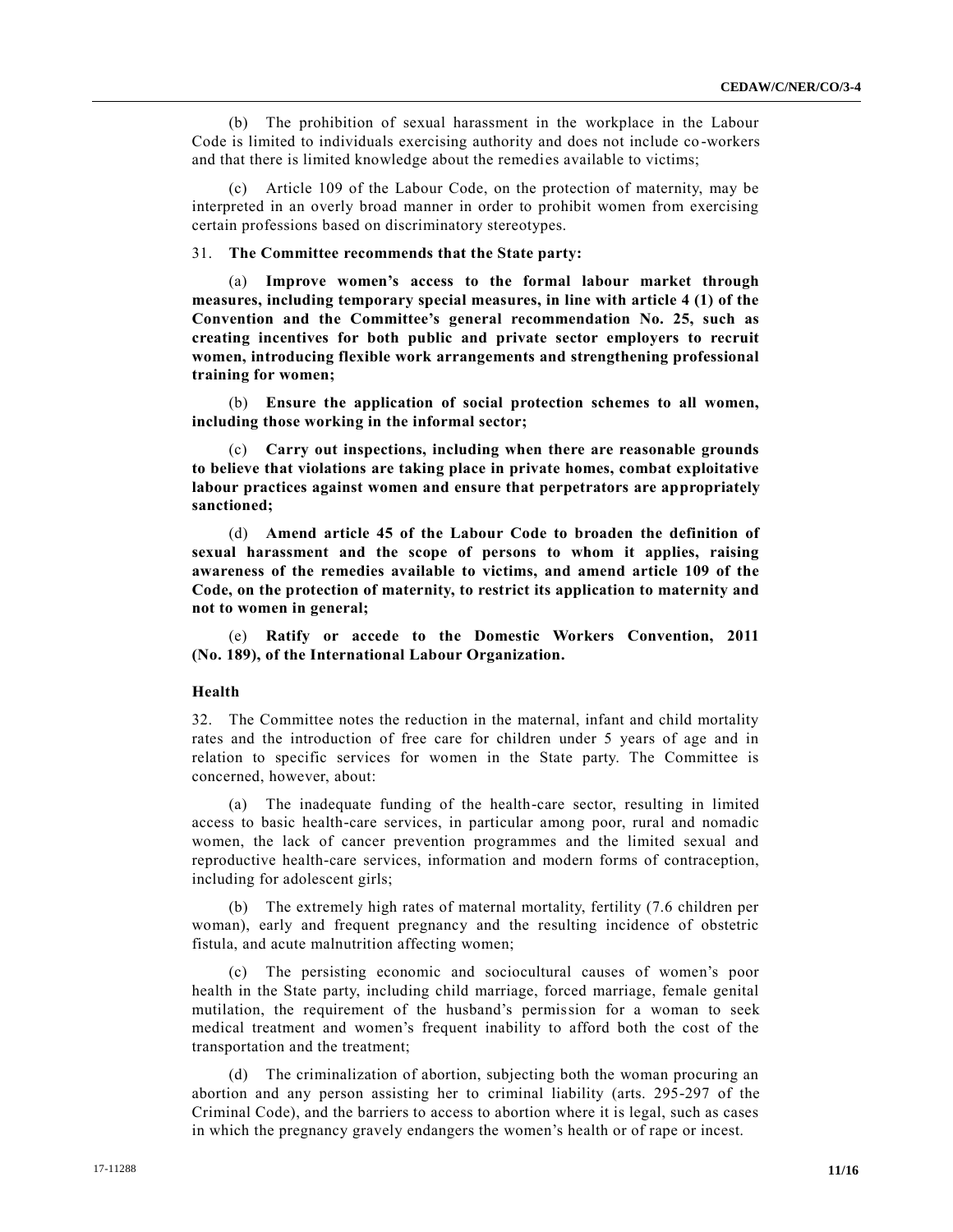33. **The Committee, recalling its general recommendation No. 24 (1999) on women and health, draws attention to Sustainable Development Goals 3.1 and 3.7, to reduce the global maternal mortality ratio and to ensure universal access to sexual and reproductive health-care services, respectively, and recommends that the State party:**

(a) **Increase the budget allocated to women's basic health care, cancer prevention programmes and sexual and reproductive health-care services and affordable modern forms of contraception and family planning services, in particular for poor, rural or nomadic women and adolescent girls;**

(b) **Reduce maternal mortality by improving access to basic prenatal and postnatal care and emergency obstetric services by skilled birth attendants and to post-abortion care and obstetric fistula services, throughout the territory of the State party, taking into consideration the technical guidance of the Office of the United Nations High Commissioner for Human Rights on the application of a human rights-based approach to the implementation of policies and programmes to reduce preventable maternal morbidity and mortality [\(A/HRC/21/22](https://undocs.org/A/HRC/21/22) and Corr.1 and 2);**

(c) **Legalize abortion and ensure its legal and practical availability in cases in which the life and/or health of the pregnant woman or girl is at risk and in cases of rape, incest and serious impairment of the fetus, and decriminalize abortion by repealing articles 295-297 of the Criminal Code and ensure unhindered access to safe abortion and to post-abortion care services;**

(d) **Carry out targeted awareness-raising to combat the negative influence of customary, traditional or religious considerations that may be invoked to limit the autonomy of women and hamper the exercise of their sexual and reproductive health rights;**

(e) **Collect data to assess the financial burden on the health-care system of treating victims of harmful practices, including female genital mutilation.**

#### **Economic and social benefits**

34. The Committee notes the link between the disproportionately high number of women in the State party living in poverty and their restricted access to economic assets and social benefits, mainly owing to the application of customary law in matters of succession resulting in unequal land inheritance and land grabbing from widows, discriminatory criteria for allocating social benefits and laws restricting the legal capacity of married women, inter alia, to gain access to credit and exercise a profession, in contravention of article 8 of the Constitution.

35. **The Committee recommends that the State party accord priority to the participation of women in its efforts to meet the targets of the 2030 Agenda for Sustainable Development and that it:**

(a) **Regulate succession under both the civil and customary law regimes to ensure equality in land acquisition and retention, including through succession, and facilitate women's access to justice to contest cases of unequal distribution of land;**

(b) **Eliminate discrimination with regard to women's access to social benefits and pensions, including by amending Act No. 2007-26 of 23 July 2007, on the general conditions of the State public service and determining the criteria for entitlement to and levels of family allowances, benefits and bonuses, and Decree No. 60-55/MFP/T, on the remuneration and material benefits allocated to officials in State public administrations and establishments;**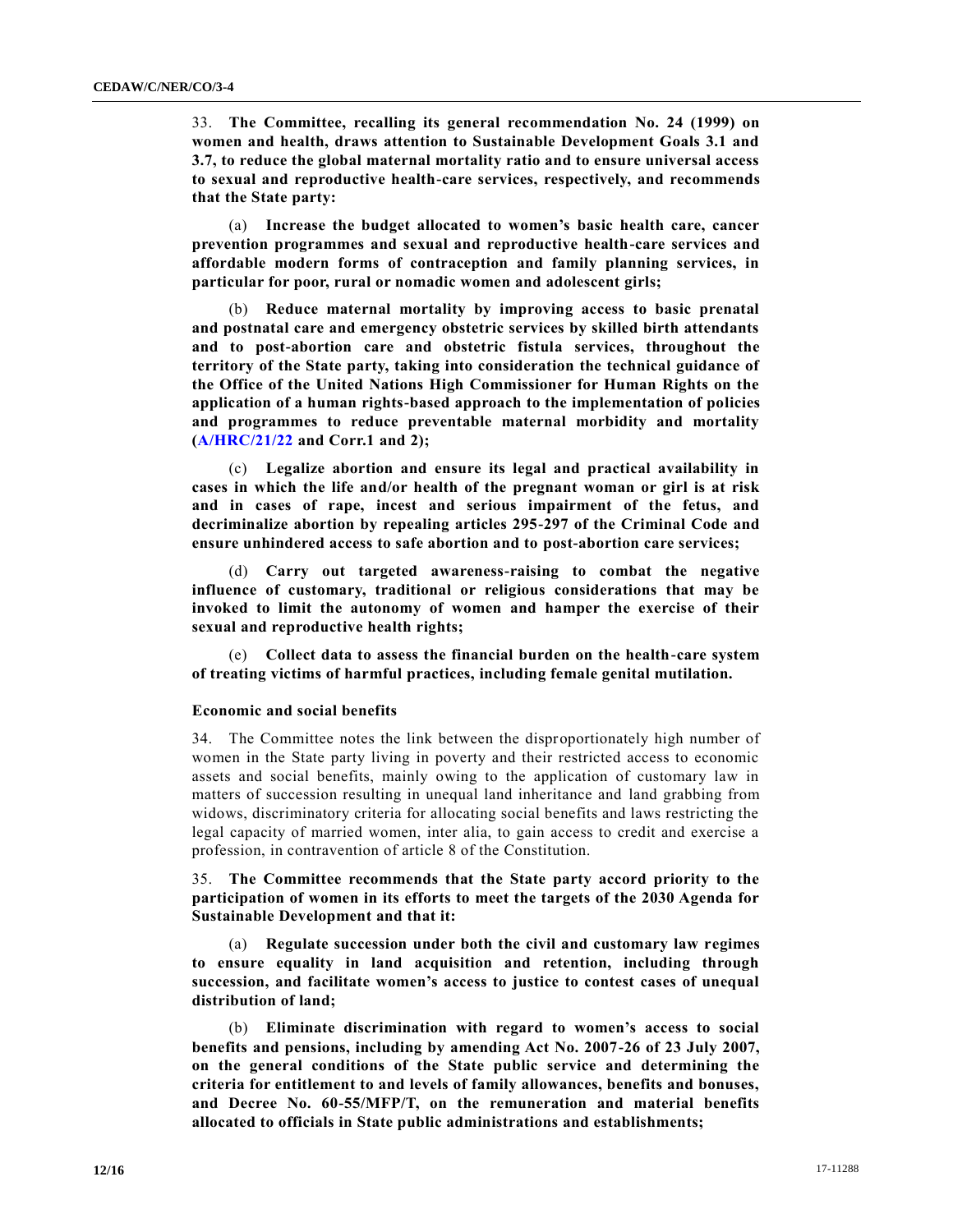(c) **Repeal the legal provisions restricting married women's legal capacity, including the requirement to attain the husband's permission in order to open a bank account or to exercise a profession;**

(d) **Raise awareness among parliamentarians, traditional and religious leaders and the general public about the need to promote women's economic empowerment as a poverty alleviation strategy.**

#### **Rural women**

36. The Committee welcomes the "Nigeriens feeding Nigeriens" initiative, which supports rural women. Nevertheless, it notes with concern the extremely high rates of poverty (82 per cent) and food insecurity affecting women in rural areas of the State party, which are linked to the lower socioeconomic status of women and the disproportionate impact of climate change, desertification and extractive industries (uranium) on women. It notes that the precarious situation of rural women is exacerbated by customary law provisions on community management, which exclude women from the traditional chieftainship, and by discriminatory land acquisition practices.

37. **In the light of its general recommendation No. 34 (2016) on the rights of rural women, the Committee recommends that the State party:**

(a) **Ensure the inclusion of a gender perspective in all rural development policies and plans, with the participation of women in the preparation, adoption and implementation of national policies and programmes on food security, climate change, disaster response and risk reduction;**

(b) **Increase the representation of women in community management, including by encouraging the amendment of the rules on traditional chieftainship;**

(c) **Facilitate women's acquisition and retention of land and natural resources by revising the customary practices relating to property ownership, acquisition, management and disposition;**

(d) **Ensure that rural women are not negatively affected by land acquisition for development projects and by the extractive industry;**

(e) **Systematically collect data on the situation of rural women to effectively develop, implement and monitor initiatives to address the needs of rural women.**

#### **Disadvantaged groups of women**

#### *Women in detention*

38. The Committee notes with concern that the majority of women in pretrial detention in the State party are held in prisons and not systematically separated from convicts. It is also concerned about the poor conditions of detention for women, including overcrowding and lack of access to food, drinking water and adequate sanitary conditions.

39. **The Committee recommends that the State party implement the United Nations Rules for the Treatment of Women Prisoners and Non-custodial Measures for Women Offenders (the Bangkok Rules), guarantee the separation of detained women from convicts and ensure their access to adequate nutrition, drinking water, sanitation and health care.**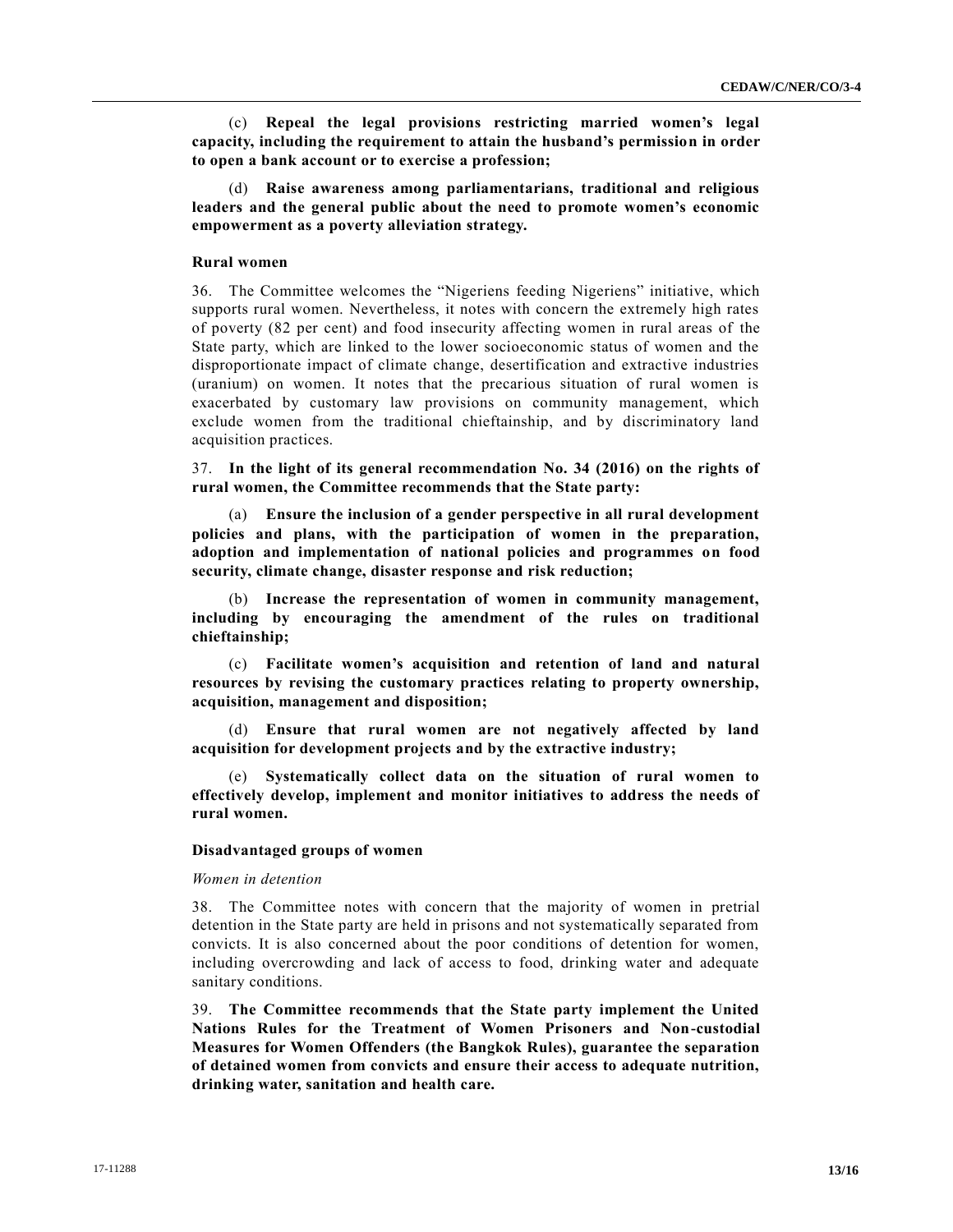#### *Women with disabilities*

40. The Committee welcomes the constitutional prohibition of discrimination against persons with disabilities and their equality of opportunities (arts. 22 and 26). It notes, however, that the rights of women and girls with disabilities are not protected by any specific legislative law, policy or plan of action, including with regard to their social protection. The Committee also notes the absence of a legal definition of disability or the obligation to provide reasonable accommodation.

41. **The Committee, recalling its general recommendation No. 18 (1991) on disabled women, recommends that the State party:**

(a) **Adopt a law on the social protection of persons with disabilities and establish a mechanism to monitor its enforcement, ensuring that perpetrators of discrimination and gender-based violence against women and girls with disabilities are adequately punished and victims adequately compensated;**

(b) **Ensure that women and girls with disabilities have effective access to justice, political and public life, education, income-generating activities and health care, including sexual and reproductive health-care services;**

(c) **Undertake awareness-raising to change negative attitudes towards women and girls with disabilities;**

(d) **Carry out a census of the number of persons with disabilities, disaggregated by sex, age and region.**

#### **Marriage and family relations**

42. The Committee is concerned about:

(a) The extremely high rates of child marriage and/or forced marriage in the State party, affecting a quarter of married women and girls, which is compounded by the absence of any legal framework or strategic action to prohibit these harmful practices. The Committee notes the link between the high child marriage, fertility and maternal mortality rates and the disproportionately high illiteracy and poverty rates among women in the State party. It notes that most child marriages are conducted under customary law, which does not require the consent of the future spouses for marriage or a minimum age of marriage;

(b) The discriminatory provisions in the Civil Code regarding the legal minimum age of marriage for girls (15) and for boys (18) (art. 144) and permitting parents to substitute their consent for marriage of their daughters (art. 148);

(c) The acceptance of polygamy and repudiation under customary law.

43. **The Committee, recalling its general recommendations No. 21 (1994) on equality in marriage and family relations and No. 29 (2013) on the economic consequences of marriage, family relations and their dissolution, as well as joint general recommendation No. 31 of the Committee on the Elimination of Discrimination against Women/general comment No. 18 of the Committee on the Rights of the Child (2014) on harmful practices, recommends that the State party:**

(a) **Expedite the adoption of legislation raising the minimum legal age of marriage to 18 years for both girls and boys and requiring the consent of both future spouses to any marriage;**

(b) **Repeal all discriminatory provisions in the Civil Code and adopt a non-discriminatory personal status code;**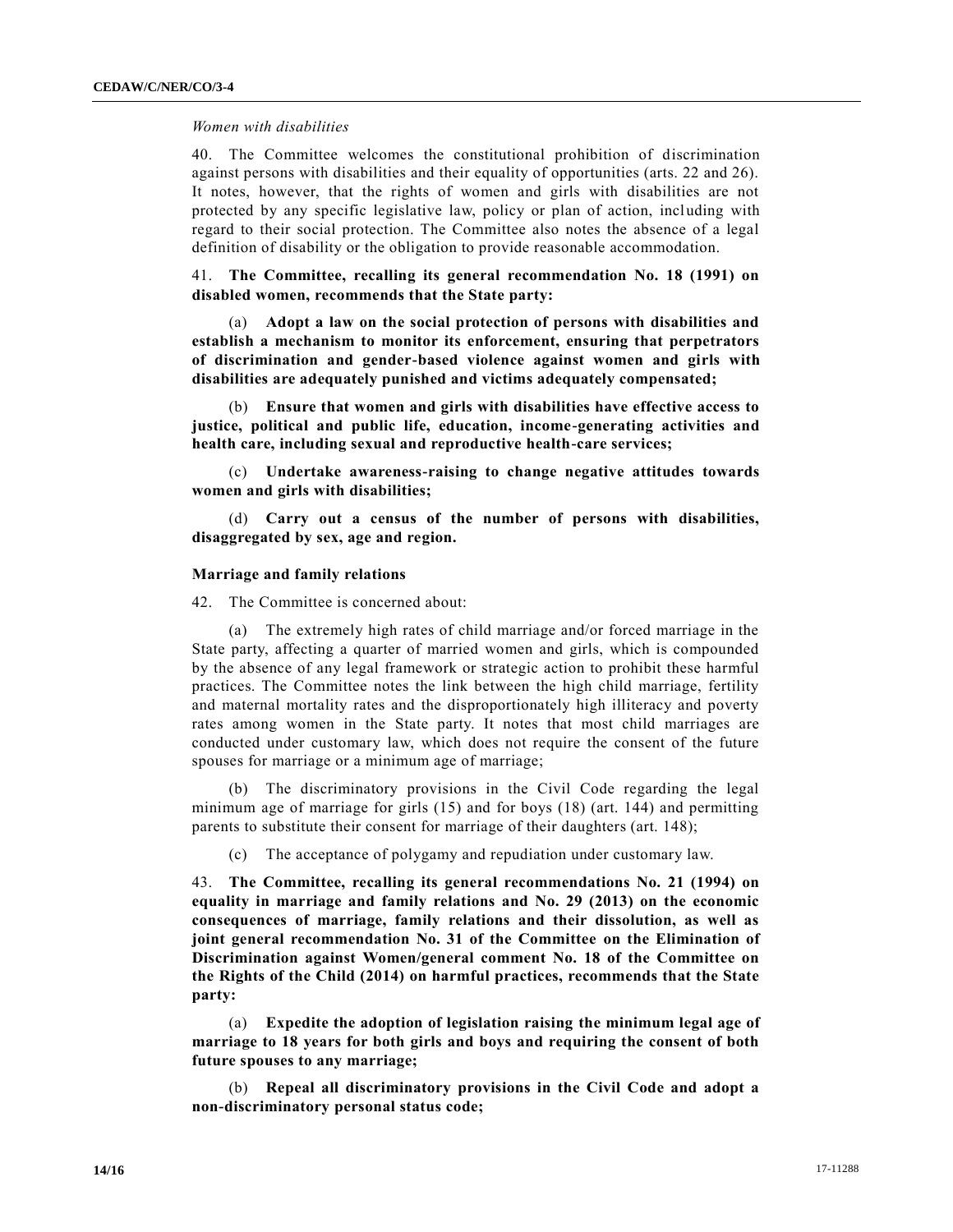(c) **Prohibit, including under customary law, the harmful practices of child marriage, forced marriage and polygamy and repudiation and conduct awareness-raising campaigns targeting parliamentarians, traditional and religious leaders and the general public on the harmful effects of these practices on women and girls.**

#### **Data collection and analysis**

44. **The Committee recommends that the State party enhance the collection, analysis and dissemination of comprehensive data, disaggregated by sex, age, disability, ethnicity, location and socioeconomic status, and the use of measurable indicators to assess trends in the situation of women and progress towards the realization by women of substantive equality in all areas covered by the Convention.**

#### **Beijing Declaration and Platform for Action**

45. **The Committee calls upon the State party to use the Beijing Declaration and Platform for Action in its efforts to implement the provisions of the Convention.**

#### **2030 Agenda for Sustainable Development**

46. **The Committee calls for the realization of substantive gender equality, in accordance with the provisions of the Convention, throughout the process of implementation of the 2030 Agenda for Sustainable Development.**

#### **Dissemination**

47. **The Committee requests the State party to ensure the timely dissemination of the present concluding observations, in the official language of the State party, to the relevant State institutions at all levels (national, regional and local), in particular to the Government, the ministries, the parliament and the judiciary, to enable their full implementation.**

### **Technical assistance**

48. **The Committee recommends that the State party link the implementation of the Convention to its development efforts and that it avail itself of regional or international technical assistance in this respect.**

### **Ratification of other treaties**

49. **The Committee encourages the Government to ratify the Second Optional Protocol to the International Covenant on Civil and Political Rights, aiming at the abolition of the death penalty.**

### **Follow-up to the concluding observations**

50. **The Committee requests the State party to provide, within two years, written information on the steps taken to implement the recommendations contained in paragraphs 21 (a), 23 (a), 23 (d) and 29 (b) above.**

### **Preparation of the next report**

51. **The Committee requests the State party to submit its fifth periodic report, which is due in July 2021. The report should be submitted on time and, in case of delay, should cover the entire period up to the time of its submission.**